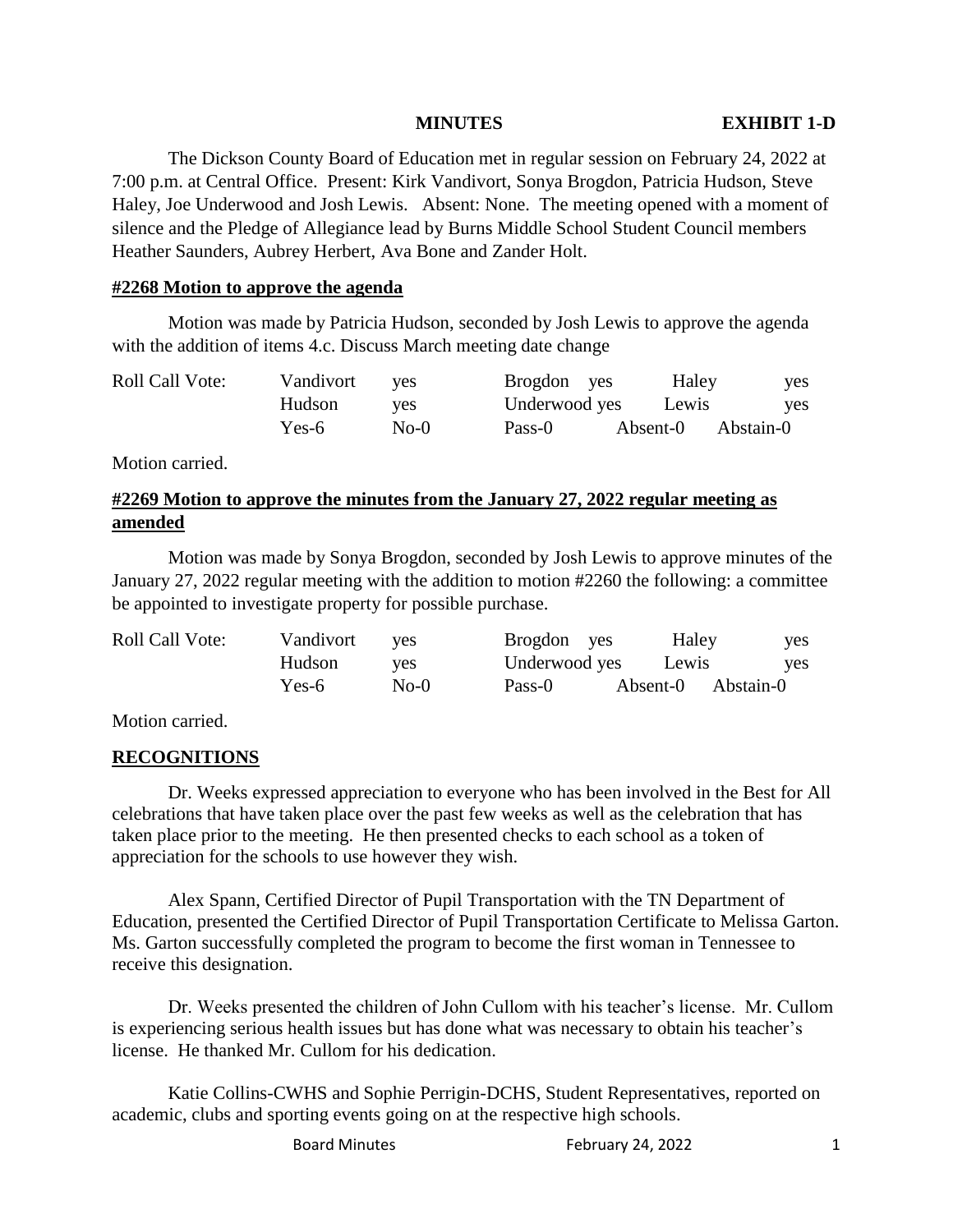## **FINANCE**

Dr. Weeks presented the monthly financial reports for January 2022. All funds are in good standing.

## **#2270 Motion to approve January 2022 financial reports for all funds**

Motion was made by Josh Lewis, seconded by Sonya Brogdon to approve the January 2022 monthly financial reports for all funds as presented.

| <b>Roll Call Vote:</b> | Vandivort | <b>ves</b> | Brogdon yes   | Haley              | yes        |
|------------------------|-----------|------------|---------------|--------------------|------------|
|                        | Hudson    | ves        | Underwood yes | Lewis              | <b>ves</b> |
|                        | Yes-6     | $No-0$     | Pass-0        | Absent-0 Abstain-0 |            |

Motion carried.

Dr. Weeks presented the Audit for FY21. He discussed the one finding and the corrections that have been made.

## **#2271 Motion to accept the Audit for FY21 as presented**

Motion was made by Sonya Brogdon, seconded by Patricia Hudson to accept the Audit for FY21 as presented.

| <b>Roll Call Vote:</b> | Vandivort | <b>ves</b> | Brogdon yes   | Haley | yes                |  |
|------------------------|-----------|------------|---------------|-------|--------------------|--|
|                        | Hudson    | <b>ves</b> | Underwood yes | Lewis | <b>ves</b>         |  |
|                        | Yes-6     | $No-0$     | Pass-0        |       | Absent-0 Abstain-0 |  |

Motion carried.

# **MAINTENANCE**

Dr. Weeks distributed the maintenance report to the Board.

Dr. Weeks reported Hewlett Spencer is working on evaluating the plan presented by The Lewis Group for the Dickson Elementary School upgrade, the feasibility of upgrades to Dickson Middle School from all aspects and the cost of a new central office. Lyle-Cook-Martin, Architects, are also looking at the designs with cost estimates. During Principal meetings there was discussion about various needs. The gym floor at William James Middle school is being investigated to see what is going on there. He stated at this time there would not be a lot of upgrade maintenance to go on in the buildings until a decision is made by the Board. A presentation will be made at the April 7, 2022 Planning Session which will be held at Charlotte Middle School with dinner at 5:00 p.m. and the session to begin at 6:00 p.m.

# **HUMAN RESOURCES**

Dr. Weeks reviewed the February 2022 human resources report. He recognized retirees included in the report. Ms. Hall has been attending recruitment events and beginning to hire for next school year. It was questioned about the positions funded through ESSER to which Dr. Weeks stated there would be discussion during the budget process.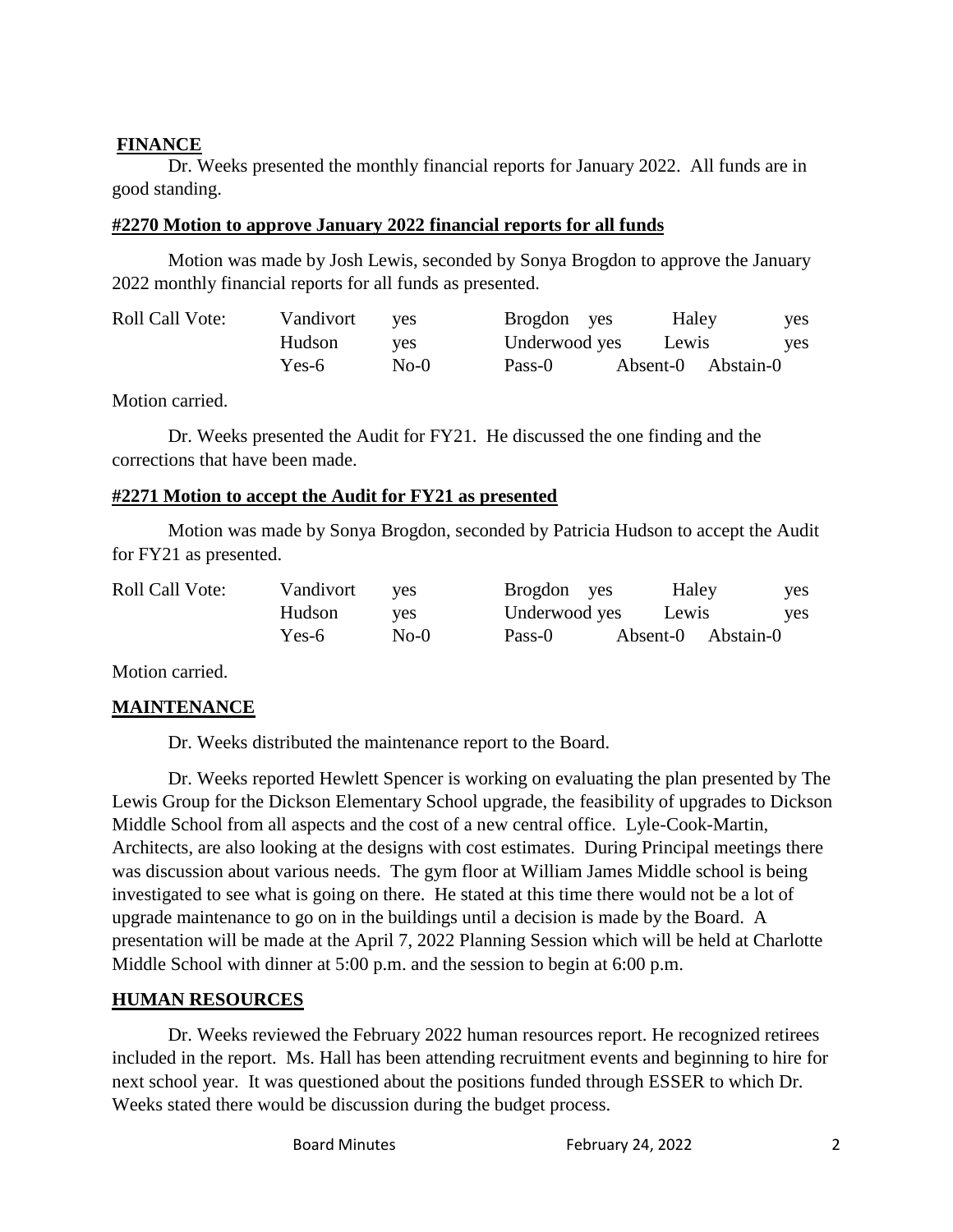#### **STUDENT SERVICES**

Dr. Weeks presented the following special permissions:

CWHS Baseball tournament CWHS HOSA State Leadership Conference CWHS FFA DCHS FFA DCHS Technology Student Association State Conference DCHS FBLA State Leadership Conference CWHS Band DCHS JROTC Cadet Leadership Camp

#### **#2272 Motion to approve special permissions as presented**

Motion was made by Steve Haley, seconded by Patricia Hudson to approve special permissions as recommended by Dr. Weeks.

| <b>Roll Call Vote:</b> | Vandivort | <b>ves</b> | Brogdon yes   | Haley              | yes |
|------------------------|-----------|------------|---------------|--------------------|-----|
|                        | Hudson    | ves        | Underwood yes | Lewis              | yes |
|                        | Yes-6     | $No-0$     | Pass-0        | Absent-0 Abstain-0 |     |

Motion carried.

## **ADMINISTRATION**

Dr. Weeks requested approval of the Hazard Mitigation Plan for Dickson County.

### **#2273 Motion to approve the Dickson County Hazard Mitigation Plan**

Motion was made by Steve Haley, seconded by Josh Lewis to approve the Dickson County Hazard Mitigation Plan.

| <b>Roll Call Vote:</b> | Vandivort | <b>ves</b> | Brogdon yes         | Haley              | yes        |
|------------------------|-----------|------------|---------------------|--------------------|------------|
|                        | Hudson    | ves        | Underwood yes Lewis |                    | <b>ves</b> |
|                        | Yes-6     | $No-0$     | Pass-0              | Absent-0 Abstain-0 |            |

Motion carried.

Dr. Weeks presented an addendum to the ESSER spending plan.

## **#2274 Motion to approve the ESSER 3.0 Public Plan-Federal Relief Spending Addendum**

Motion was made by Patricia Hudson, seconded by Steve Haley to approve the ESSER 3.0 Public Plan-Federal Relief Spending Addendum.

| <b>Roll Call Vote:</b> | Vandivort | <b>ves</b> | Brogdon yes         |          | Haley | yes       |
|------------------------|-----------|------------|---------------------|----------|-------|-----------|
|                        | Hudson    | ves        | Underwood yes Lewis |          |       | yes       |
|                        | Yes-6     | $No-0$     | Pass-0              | Absent-0 |       | Abstain-0 |

Motion carried.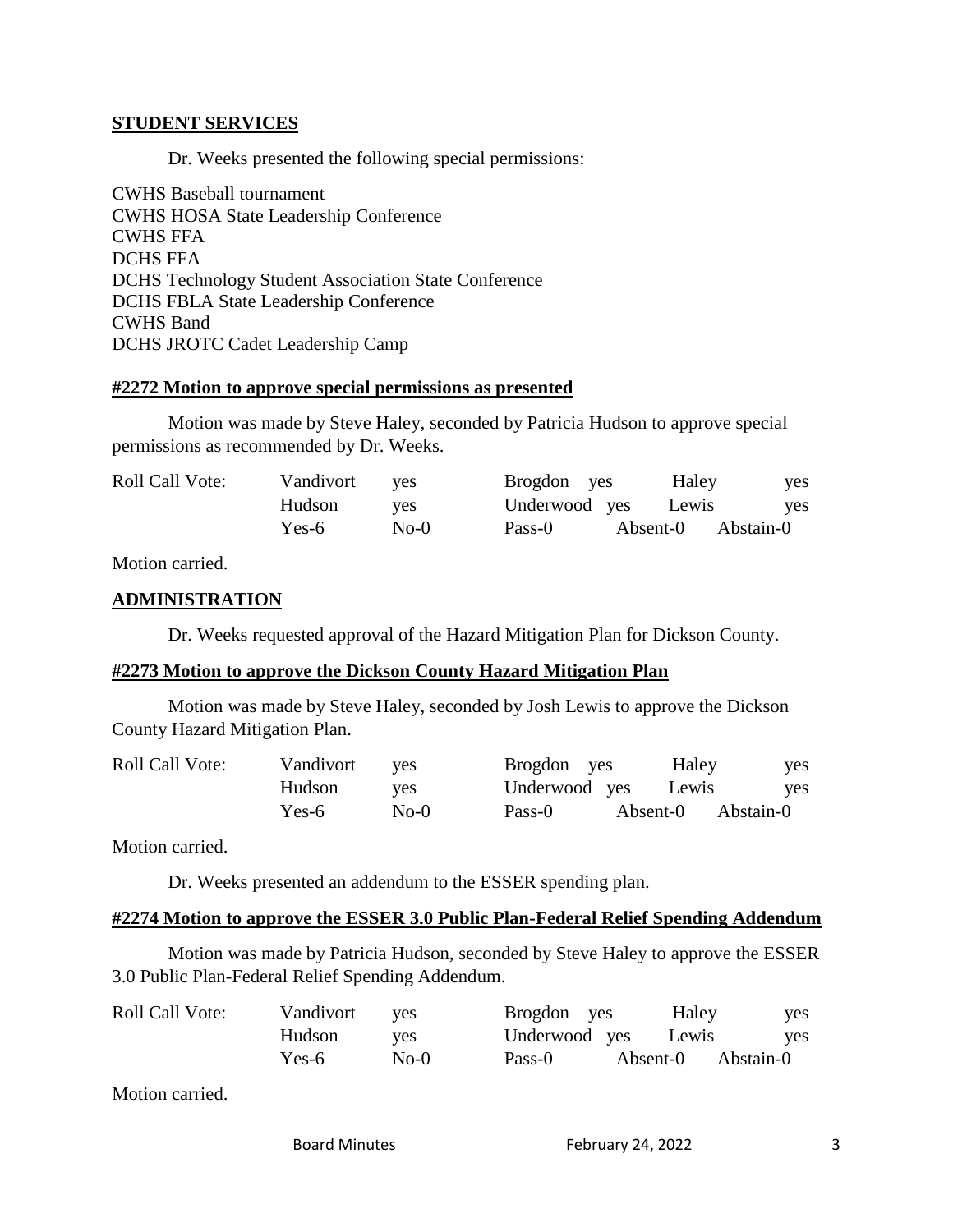Mr. Vandivort stated the March Board meeting was scheduled during the week of Spring Break, March 24. He requested the meeting be changed to either March 17 or March 31.

### **#2275 Motion to approve a change in the March Board meeting date**

Motion was made by Patricia Hudson, seconded by Josh Lewis to change the meeting date for the March Board meeting from March 24 to March 31.

| <b>Roll Call Vote:</b> | Vandivort | ves    | Brogdon yes | Haley               | yes |
|------------------------|-----------|--------|-------------|---------------------|-----|
|                        | Hudson    | ves    |             | Underwood yes Lewis | yes |
|                        | Yes-6     | $No-0$ | Pass-0      | Absent-0 Abstain-0  |     |

Motion carried.

## **DIRECTOR'S OF SCHOOLS REPORT**

Dr. Weeks highlighted the various Best for All celebrations with a video that was put together to show what it meant to the District. He again thanked everyone for a successful celebration. He distributed the department heads' and Director's reports of activities for the past month. He stated there have been meetings ongoing to review and plan for the upcoming school year. Budget work has begun and he will be presenting it to the Board as soon as can finalize some state revenue amounts. He spoke to the new funding formula and what that might be. He stated the District had recently hosted Leadership Dickson County and recognized those present. He recognized Youth Leadership Dickson County participants in attendance. He stated that he had been notified by the City of Dickson the traffic light at Cougar Pride Way and Henslee Drive is in process. Bids for the project have been approved and just got to go through the proper approval processes from the State. He reported on the Homework Hotline program and the usage from Dickson County students. He distributed a resolution which has been approved by the Williamson County Board of Education concerning charter school laws. He reminded everyone that the Legislative Dinner will be March 10 at 6:00 p.m. in the Library of Sullivan Central Elementary. The legislative issues approved by the Board have been shared with all of our Legislators.

### **#2276 Motion to approve a resolution in regard to charter schools**

Motion was made by Patricia Hudson, seconded by Josh Lewis to approve a resolution in regard to charter schools and it be forwarded to our legislators requesting no legislative action be taken on HB2833/SB2168.

| <b>Roll Call Vote:</b> | Vandivort | <b>ves</b> | Brogdon yes   |          | Haley | <b>ves</b> |
|------------------------|-----------|------------|---------------|----------|-------|------------|
|                        | Hudson    | <b>ves</b> | Underwood yes |          | Lewis | <b>ves</b> |
|                        | Yes-6     | $No-0$     | Pass-0        | Absent-0 |       | Abstain-0  |

Motion carried.

Mr. Haley encouraged every Board member to view the legislation that is being presented and take it seriously. There are a lot of bills related to education and need to be aware.